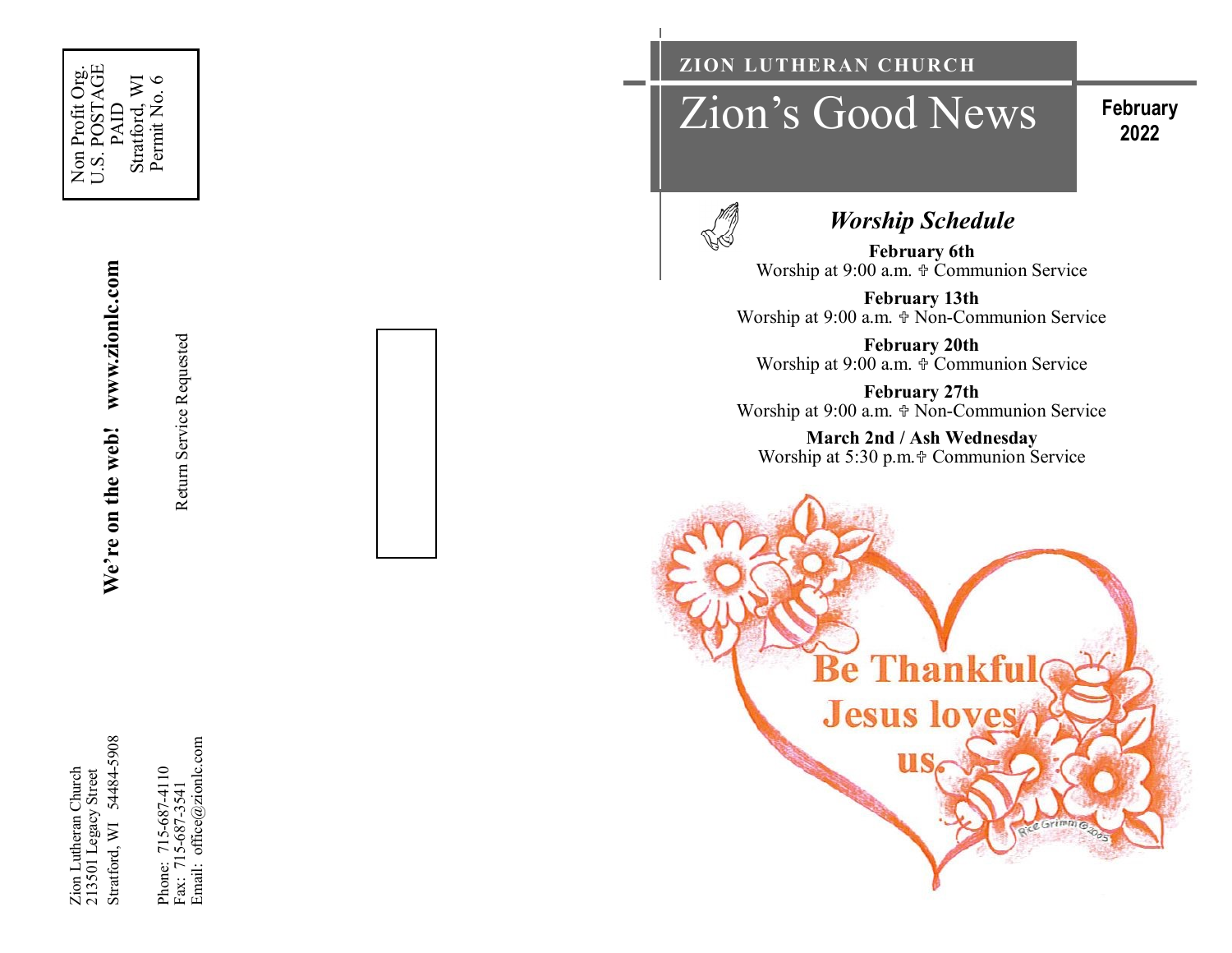#### **Pastor's Ponderings**

Dear siblings in Christ,

Over the last several years, I have been working on my family genealogy. There have been amazing discoveries as well as frustrations. Everytime I found out more information about my family or met new relatives (yes, I have met relatives I didn't even know I had), I discovered something about myself, my parents, and my grandparents. This past November I was able to visit the grave of my 3rd great-grandfather who fought in the Civil War and survived the Battle of Antietam. There is something about knowing your history and those that paved the way before you that makes you stronger, more resilient, and more passionate. It gives you a sense of purpose and identity.

On February 13, the Transition Team will be commissioned in worship. Please pray for their discernment and leadership. Thank you to Cory Wiesman (Council Representative), Tim Schoenherr, Rhonda Thompson, June Krueger (Chair), and Kristi Ormond for your willingness to serve. In addition, they have put together a ministry opportunity for all of us to celebrate what God has done, is doing, and will do in the life and calling of Zion Lutheran. Please take time on Sunday, February 13 following worship to join together in the Family Center to share stories, memories, and photographs of baptism, mission trips, GermanFest and other events and ministry. There will be a HUGE timeline on the wall about Zion's history. Feel free to write on the timeline, sharing your memories and stories about Zion Lutheran. There will be refreshments and of course, coffee!

Participating in the timeline helps all of us to see and experience God's faithfulness and to know who we are together as the body of Christ that is Zion Lutheran. It's like a big genealogy project. Knowing our identity together helps us to move into the future with strength, energy, and passion. It helps us to live into God's calling as the body of Christ, together. It will also assist the Transition Team, and later the Call Committee, in discerning a new permanently called pastor for this congregation.

The work of calling a new pastor is up to each and everyone of us. The more people of Zion that participate, and participate faithfully and truthfully, the more fruitful this transition process will be. The Transition Team, over the next few months, will be asking for all of you to participate in a survey, in telling stories and sharing memories, and asking lots of questions. Children and youth can participate in the process. You can ask them their hopes and dreams for their church and what qualities are important to them in a pastor. The Transition Team will be delegating some tasks to other teams and committees as well. Your assistance and willingness to participate is greatly needed and appreciated.

Please continue to keep the Transition Team, Council, and Teams in your prayers. Continue to ask the Holy Spirit, "What are you calling me to do and be in this time and place? What are you calling Zion to do and be in this time and place?" Also, feel free to reach out to the members of the Transition Team, including myself. Share your stories, your concerns, your hopes and your dreams. Share how the Holy Spirit is calling Zion into the mission and ministry of Jesus. They won't solve or fix problems, but the information helps them to discern as they move through this transition process. Thank you for your faithfulness and support.

Peace, blessings and joy in Christ.

**YOUR CHURCH STAFF** 

#### COUNCIL MEMBERS

President: Carmella Moon V. Pres.: Brenda Castellano Secretary: Maryel Schoenfuss Treasurer: Marge Redetzke Evangelism: Cory Wiesman Faith Formation: Ray White Jasmine Grell Property: Robin Curtis Stewardship: Amy Cournoyer Worship: Lois Miller Interim: Pastor Andrea Fluegel Secretary: Kathy Busche E-mail: office@zionlc.com

#### **WAYS TO CONNECT WITH ZION**

Write us at Zion Lutheran Church, 213501 Legacy Street, Stratford, WI 54484-9632 Phone us at 715-687-4110 7:30 a.m. to 1:30 p.m. or leave a voice mail message. Or email us at office@zionlc.com or directly to emails above. WEB SITE: www.zionlc.com

# **TRADITIONAL WORSHIP**

**9:00 a.m.**

#### **INDEX**

#### Page

- 1 February Schedule
- 2 From Pastor Fluegel
- 3 Mid Week Lenten Worship
- 4 February Birthdays/ Anniversaries/Bible Study/ Council Minutes
- 5 Serving schedule/SCRIP
- 6 Serving Schedule/SCRIP
- 7 SUPER SUNDAY/Building Update
- 8 Library/Fair Trade/Call
- 9 Committee 9 Church Staff/Index Center Section February Calendar

**NEWSLETTER DEADLINE** 

The 21st of each month.

#### **ANNOUNCEMENT DEADLINE**

Wednesdays by 9:00 a.m.

#### **WEEKLY E-MAIL**

Goes out on Monday morning. Email office@zionlc.com to be added to the receiver list.

#### **PLEASE keep the office updated:**

- Address & email changes
- Births, Deaths, Hospitalizations
- Phone / Cell changes

#### **Zion is on Facebook.**

You can go to our website at **www.zionlc.com**  and click on the link to the Facebook page.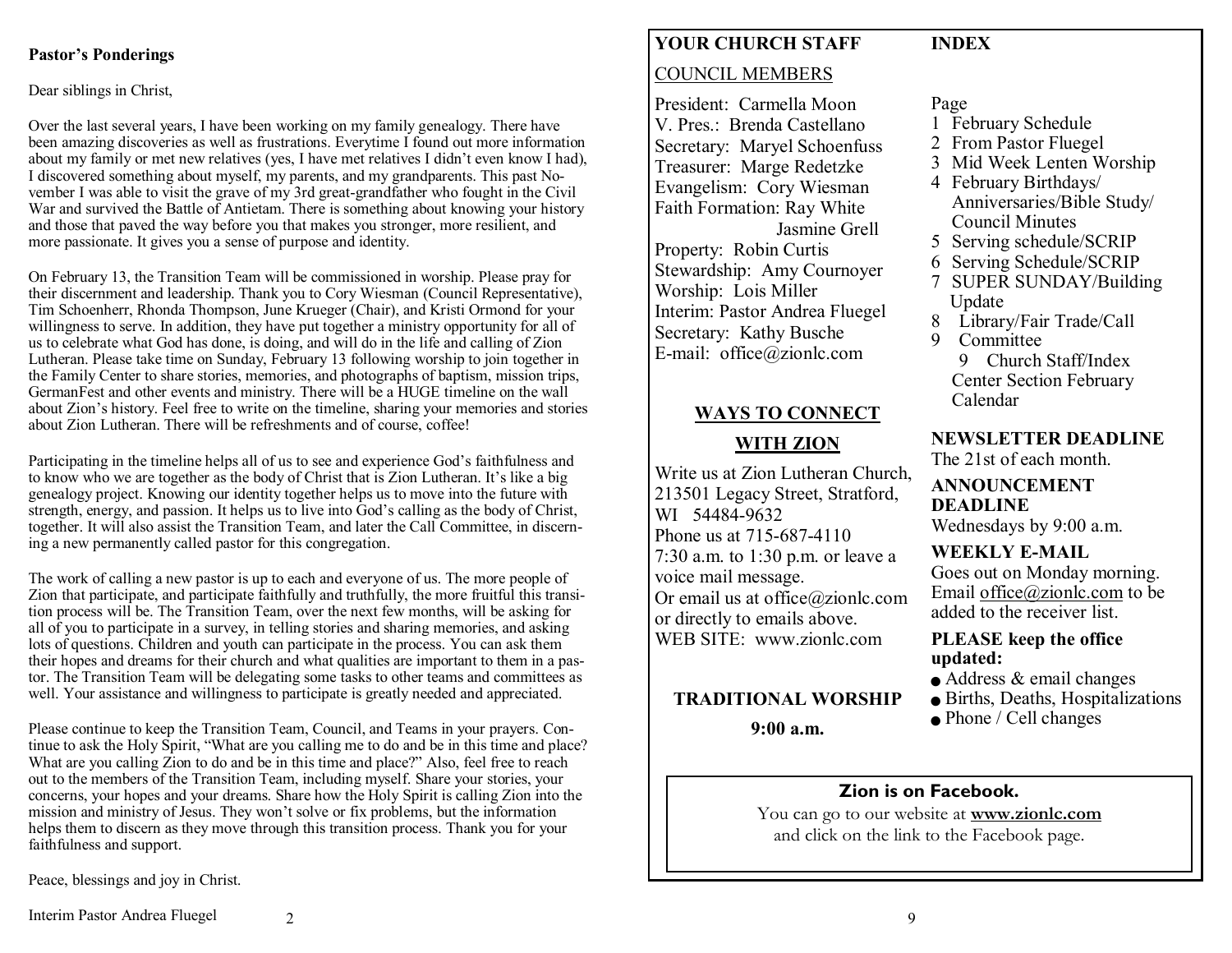#### **Library News**

Of the nine new books available in the library, the three featured for February are all about love.

The first two are novels by Fannie Flagg, Fried Green Tomatoes at the Whistle Stop Café and The Wonder Boy of Whistle Stop. Flagg's stories are wonderful affirmations of life and of living in loving and compassionate community with others. In Fried Green Tomatoes, best friends Ruth and Idgie operate a café in the small town

of Whistle Stop, a café that not only serves food for the body but also for the soul. Times are hard during the Great Depression, but Ruth, Idgie, and their friends find courage and strength to deal with the challenges they must face.



The Wonder Boy of Whistle Stop is a sequel to

Fried Green Tomatoes. Ruth's son Buddy is now an old man and decides to a take a trip back to his old home town, but sadly, since the railroad left, Whistle Stop is now a ghost town, but does that mean all the love and fellowship have died? Join Buddy as he discovers new friends and surprises about his loved ones and their beloved town.

The third featured book for February, One Thousand Gifts by Ann Voskamp, a spirited guide to living life fully, now, right where you are in joy. The author writes, "How do we find joy in the midst of deadlines, debt, drama, and daily duties? What does a life of gratitude look like when your days are gritty, long, and sometimes dark? What is God providing here and now?" Using her own parenting, farming, and writing life, Voskamp opens our eyes to a new way of living in God's presence that brings deep and lasting happiness.



#### **Fair Trade**

 The Fair Trade 24/7 booths are full and awaiting your purchases!

 The rest of your favorite coffees and other products have been restocked and are available at their regular prices. Call Darla 715.506.0044 or email at [dleick@msn.com](mailto:dleick@msn.com) or visit the 24/7 booth. Thank you for supporting independent armers and Fair Trade!

#### *Call Committee Serving Opportunities*

In the coming months, there will be opportunities for the members of Zion to be directly involved in the future and direction of our congregation. Also, if you would be interested in serving on our Call Committee later in spring, please contact the church office or one of the council members. Should you be approached to participate, please prayerfully consider using your time and talents for our future. Thank you, Carmella Moon

#### "**Midweek Lenten Worship**

#### **Ash Wednesday Communion Service March 2nd 5:30pm**

Midweek Lenten worship service will be held on **Wednesdays, March 9-April 6 at 5:30 p.m.** This year's theme is "Holy Solitude." In the busyness of this world, there are few opportunities to "be still and know that I am God" (Psalm 46:10). The practice of silence, solitude and rest recharges us and reconnects us with the Triune God. During midweek worship, you will be introduced to some new spiritual practices and have time to rest, recharge and reconnect. In addition, if you would like to go deeper into the practice of silence and solitude, there is a Lenten devotional book, including daily and weekly practices, by Heidi Haverkamp called "Holy Solitude" that you can purchase from your favorite bookstore.

#### **Preparing For Lent**

Did you know that you can prepare your home for Lent and Easter, just like we do for Advent and Christmas? Here are some suggestions:

- Fill a bowl with sand. Add a stone, a nail, and maybe even a toy snake or scorpion. Bury a small slip of paper with the word "Alleluia" on it. Set it somewhere you will see it regularly.
- Fill a vase, bowl or bucket with bare sticks, dry flower stems, thistles, or other thorny branches. Wrap arrangements with materials like burlap, twine, and metal wire, brown or purple yarn or ribbon. On Psalm Sunday, add any palms you bring home from church. Or set out a low bowl or pan and fill with gravel, pebbles, bits of metal or pieces of bone.
- Hang a wreath on your door, perhaps of grapevine, twigs, straw, dried flowers, or rough fabrics like burlap or canvas.
- Display a cross or crucifix in a highly visible place.
- Do not light any candles in your home until Easter Sunday.
- Within reason, keep your shopping and leisure habits at their most basic. Choose the most simple, inexpensive options. Where there is an option, choose the less fancy or special. If you can, try not to buy anything for the Lenten decorating of your home; use objects or materials that you find outside or lying around your house or at a thrift shop.
- Mark your calendar with worship times and dates, including Midweek Lenten Worship, Palm Sunday, Maundy Thursday, and Good Friday.
- Schedule a time during Lent for a long hike/walk, a retreat day (if possible), time with a friend, time for prayer and solitude, and of course, dying Easter eggs.
- Plan Fridays or another day of the week (be consistent) to fast from noise, social media, the news, television and the radio.
- Plan Saturdays or another day of the week to be intentional about serving neighbors, friends and family. Be creative.

From "Holy Solitude" by Heidi Haverkamp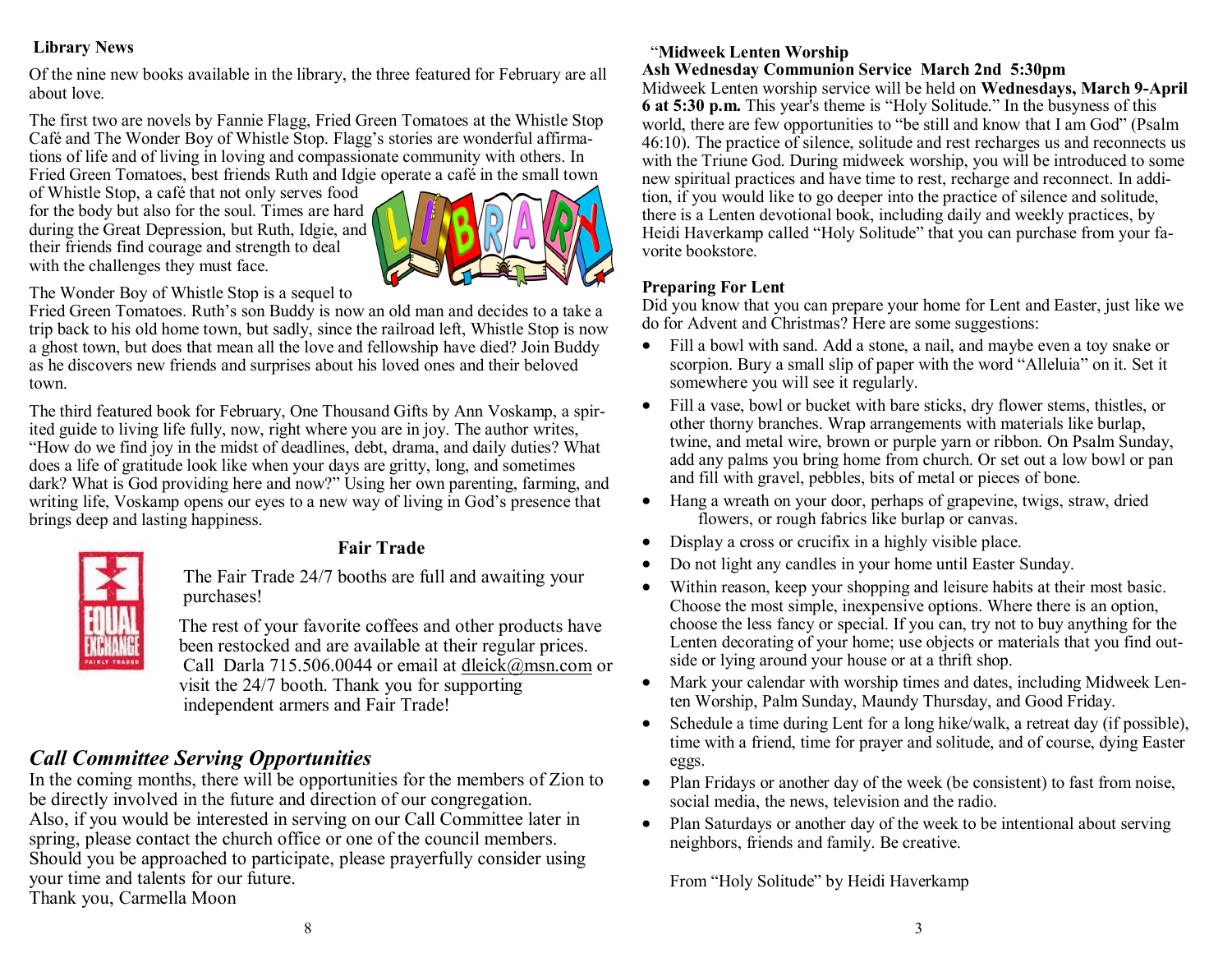#### **FEBRUARY BIRTHDAYS**

- 2 Cari Frueh
- 3 Angela Ford
- 4 Bonnie Zawislan Kris Homann
- 6 Kristine Blyton Patrick Greenberg Alex Pupp
- 7 Tammy Draper
- 8 Darin Grell
- 10 Rob Hughes
- 12 Doris Weber Wes Manecke
- 13 Kathy Ballerstein
- 14 Darrel Schraeder Julia Nikolai
- 15 Judy Polege Charlotte Schoenherr John Schuette Bryce Ford
- 16 Terry Hoesly Anika Weber
- 17 Cole Kramer Jordy Spindler
- 18 Grace Kobs
- 19 Brenda Van Der Leest Mikayla Foley Troy Kuyoth Piper Balz Sheri Chrouser
- 20 Jacob Federwitz Patrick Kilty Melissa Meyer
- 21 Robert Ulrich
- 22 Richard Anderson
- 23 Jayme Hilgemann
- 24 Eliot Waddell
	- Brock Fischer
	- Lee Spindler
- 25 Jeanne Griesbach 26 - Amy Schoenfuss
- 27 David Marg
- 28 Karen Rock
- 

#### **FEBRUARY ANNIVERSARIES**

- 2 Brandon & Jordan Aschenbrenner
- 16 Gary & Lori Lang
- 18 Eddy & Ann Peterson
- 23 Ted & Pam Wilde



## **BIBLE STUDY**

Wednesday Mornings at 10am. Everyone is welcome to come. If you need a ride, call the church office 715-687-4110

#### Council Minutes

During the meeting the council:

- Approved the Secretary Report.
- Approved the Treasurer Report.
- Approved the Ministry Teams Reports.

#### *It's Super Sunday at Zion -- February 13!*

Please join us for a special worship service and fellowship time on Sunday, February 13th!

The morning's events will include a commissioning of the team taking charge of the pastoral transition, a special fellowship time celebrating Zion's rich history, and the launch of a church assessment tool.

*Please pray* for those who have stepped up for the Transition Task Force. Continue to pray for Interim Pastor Andrea Fluegel as she guides us through the process. And, of course, pray for our new pastor as God prepares them to join us in mission and ministry.

*A timeline of Zion's history* is being created so we can all learn more about how God has brought us to this point in 2022, over 120 years since the first services were held in the founder's homes! You'll have the opportunity to add dates of special importance for you and your family. Jot down those dates and bring your own "Zion event" photos to add to the timeline. Think about births and baptisms, confirmations, mission trips, wedding dates, special memories, etc. By celebrating Jesus' faithful presence among us in the past and present, we can move with excitement and energy into the future!

*We'll be launching a Church Assessment Tool* (CAT) so Zion's leadership can better understand the key issues about pastoral transition and the skills and experiences we should seek in a new pastor. All members, age 16 and older, will be encouraged to complete the online questionnaire. Paper versions will be available.

| ічіспээа ічісусі                                                                                                                                                                                                                                                                                  | call the church office |                                                                                |                |            |               |              |                |  |
|---------------------------------------------------------------------------------------------------------------------------------------------------------------------------------------------------------------------------------------------------------------------------------------------------|------------------------|--------------------------------------------------------------------------------|----------------|------------|---------------|--------------|----------------|--|
| Robert Ulrich<br>Dawson Moen                                                                                                                                                                                                                                                                      | 715-687-4110           | <b>Building Update 2021</b>                                                    |                |            |               |              |                |  |
|                                                                                                                                                                                                                                                                                                   |                        | Payment                                                                        |                |            |               |              |                |  |
| <b>Council Minutes</b>                                                                                                                                                                                                                                                                            |                        | <b>Bi-Weekly</b>                                                               | Start          | Payment    | Interest      | Principal    | Ending         |  |
|                                                                                                                                                                                                                                                                                                   |                        | Dates                                                                          | <b>Balance</b> | Amount     | Paid          | Paid         | <b>Balance</b> |  |
| Zion Lutheran Church Council met on Monday January 17, 2022<br>President Carmella Moon called the meeting to order<br>Robin led with devotions.                                                                                                                                                   |                        | 10/08 & 10/22                                                                  | \$177.482.70   | \$3,100.00 | \$532.97      | \$2,567.03   | \$174,915.67   |  |
|                                                                                                                                                                                                                                                                                                   |                        | 11/05 & 11/19                                                                  | \$174,915.67   | \$3,100.00 | \$525.22      | \$2,574.78   | \$172,340.89   |  |
|                                                                                                                                                                                                                                                                                                   | 12/03 & 12/17          | \$172,340.89                                                                   | \$3,100.00     | \$517.46   | \$2,582.54    | \$169,758.35 |                |  |
|                                                                                                                                                                                                                                                                                                   |                        | 12/31                                                                          | \$169,758.35   | \$1,550.00 | \$255.81      | \$1,294.19   | \$168,464.16   |  |
| ring the meeting the council:                                                                                                                                                                                                                                                                     |                        | 12/31                                                                          | \$168,464.16   | \$8,000.00 | .00<br>SS.    | \$8,000.00   | \$160,464.16   |  |
| Approved the Secretary Report.<br>Approved the Treasurer Report.<br>Approved the Ministry Teams Reports.<br>tion made to proceed with the purchase of a Church Assessment Tool CAT to review<br>ds of congregation and incoming Pastor.<br>Respectfully submitted by Maryel Schoenfuss, Secretary |                        | Total monthly principal payments<br>17,018.54                                  |                |            |               |              |                |  |
|                                                                                                                                                                                                                                                                                                   |                        | Total monthly interest payments                                                |                |            | 1,831.46<br>S |              |                |  |
|                                                                                                                                                                                                                                                                                                   |                        | Balance of loan as of 12-31-2021                                               |                |            |               | \$160,464.16 |                |  |
|                                                                                                                                                                                                                                                                                                   |                        | Partners Bank<br>Building checking acct balance as of 12-31-2021<br>\$8,991.25 |                |            |               |              |                |  |
|                                                                                                                                                                                                                                                                                                   |                        |                                                                                |                |            |               |              |                |  |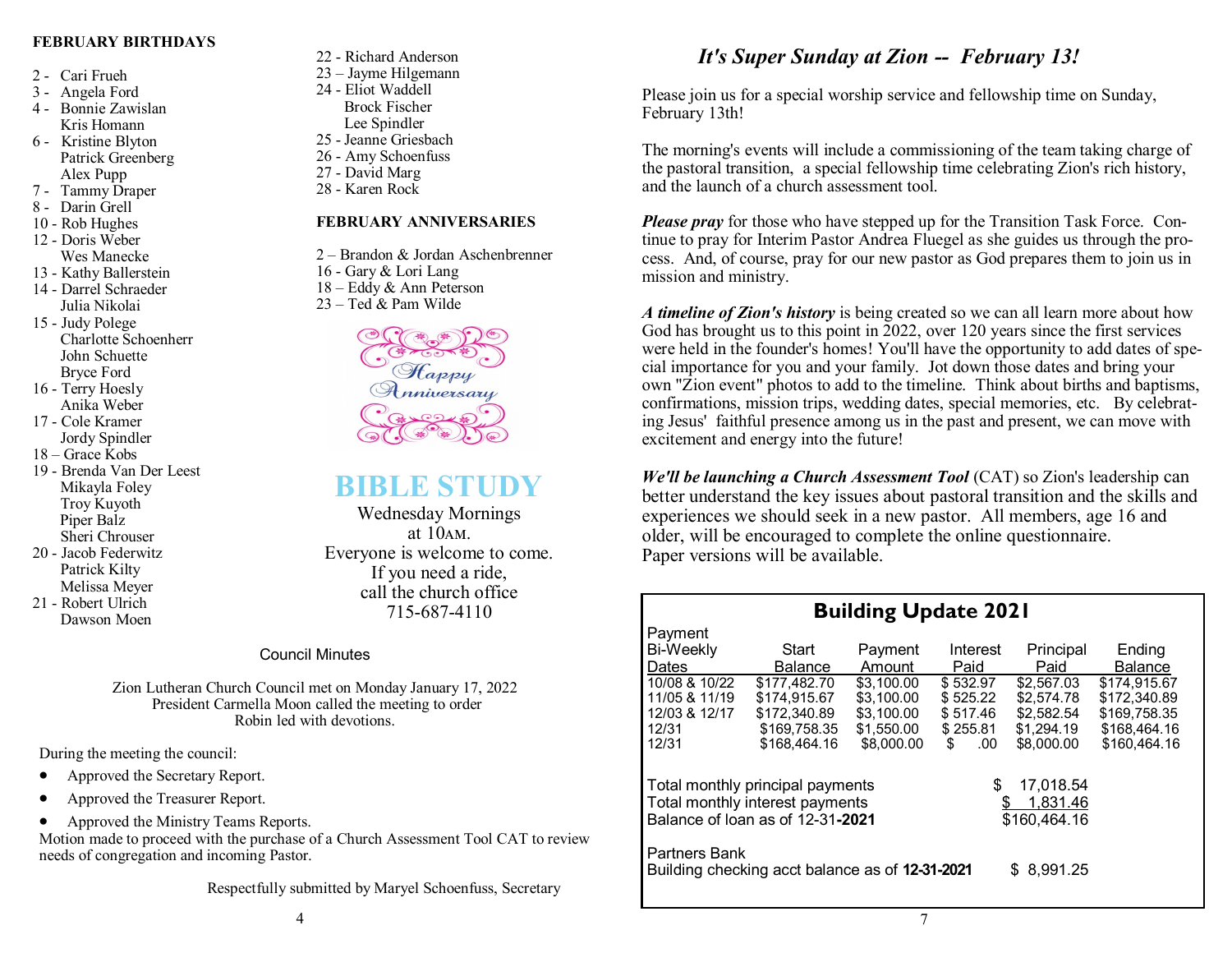| Date                      | 2/06/2022<br>Epiphany 5<br>$9:00$ AM                           | 2/13/2022<br>Epiphany 6<br>9:00 AM | 2/20/2022<br>Epiphany 7<br>9:00 AM                          | 2/27/2022<br>Transfigura-<br>tion<br>9:00 AM | 3/02/2022<br>Ash Wednesday<br>5:30 PM              | 3/06/2022<br>1st Sunday of Lent<br>9:00 AM                                            |  |
|---------------------------|----------------------------------------------------------------|------------------------------------|-------------------------------------------------------------|----------------------------------------------|----------------------------------------------------|---------------------------------------------------------------------------------------|--|
| <b>Assisting Minister</b> | <b>Connor Kreft</b>                                            |                                    | Carmella<br>Moon                                            |                                              | Darla Leick                                        | <b>Casey Dasler</b>                                                                   |  |
| Reader                    | <b>Connor Kreft</b>                                            | <b>Brenda Castellano</b>           | Carmella<br>Moon                                            | Rhonda<br>Thompson                           | Darla Leick                                        | <b>Casey Dasler</b>                                                                   |  |
| Acolytes                  |                                                                |                                    |                                                             |                                              |                                                    |                                                                                       |  |
| <b>Ushers</b>             | Gary & Mary<br>Wussow                                          | Tom & Nancy<br>Schoenherr          | Keith & Wendy<br>Grell                                      | Frank & Angie<br>Guralski                    | Mark & Sandy<br>Andersen                           | Jim & Cory Weisman                                                                    |  |
| Communion<br>Assistants   | Pastor Andrea<br><b>Connor Kreft</b><br>Brian & Darla<br>Leick |                                    | Carmella<br>Moon<br><b>Brenda</b><br>Huther<br>June Krueger |                                              | Dan & Rhonda<br>Thompson<br>Brian & Darla<br>Leick | Nancy Schoenherr<br><b>Casey Dasler</b><br><b>Jill Dasler</b><br><b>Brenda Huther</b> |  |
| <b>Communion Steward</b>  | Amy Grell                                                      |                                    | Deb Wieland                                                 |                                              | Rhonda Thompson                                    | Amy Grell                                                                             |  |
| Fellowship                |                                                                |                                    |                                                             |                                              |                                                    |                                                                                       |  |
| Host                      | Ray White                                                      | Jasmine Grell                      | Carmella<br>Moon                                            | Maryel<br>Schoenfuss                         |                                                    |                                                                                       |  |
| Media                     | Marge Koll-<br>mansberger                                      | <b>Kevin Miller</b>                | Rodney<br>Huther                                            | Leon Tietyen                                 | <b>Conner Kreft</b>                                | Rodney Huther                                                                         |  |

#### **Shop with Scrip for your Every Day!**

Are you shopping through Amazon, Target, Walmart? Getting gas at Kwik Trip before grocery shopping at Festival Foods? Ordering dinner from Applebees, Red Robin, or Pizza Ranch? *We've got it!* Looking for a gift card for Buffalo Wild Wings, Bass Pro Shop, Bed Bath & Beyond? *We can get it!*

Worried about items being out of stock? Consider SCRIP gift cards instead and support Zion youth programs at the same time!

Scrip gift cards are available for many retailers, restaurants, and gas stations. You pay the face value of the gift cards and the retailer pays a percent back to Zion, designated for youth activities and mission trips.

It's so simple! Visit ShopWithScrip.com to check the list of retailers available in many shopping categories. Then contact June Krueger by text or email (715-897-0617, rajmkrueger@gmail.com) to place your order and make arrangements for payment and pickup.